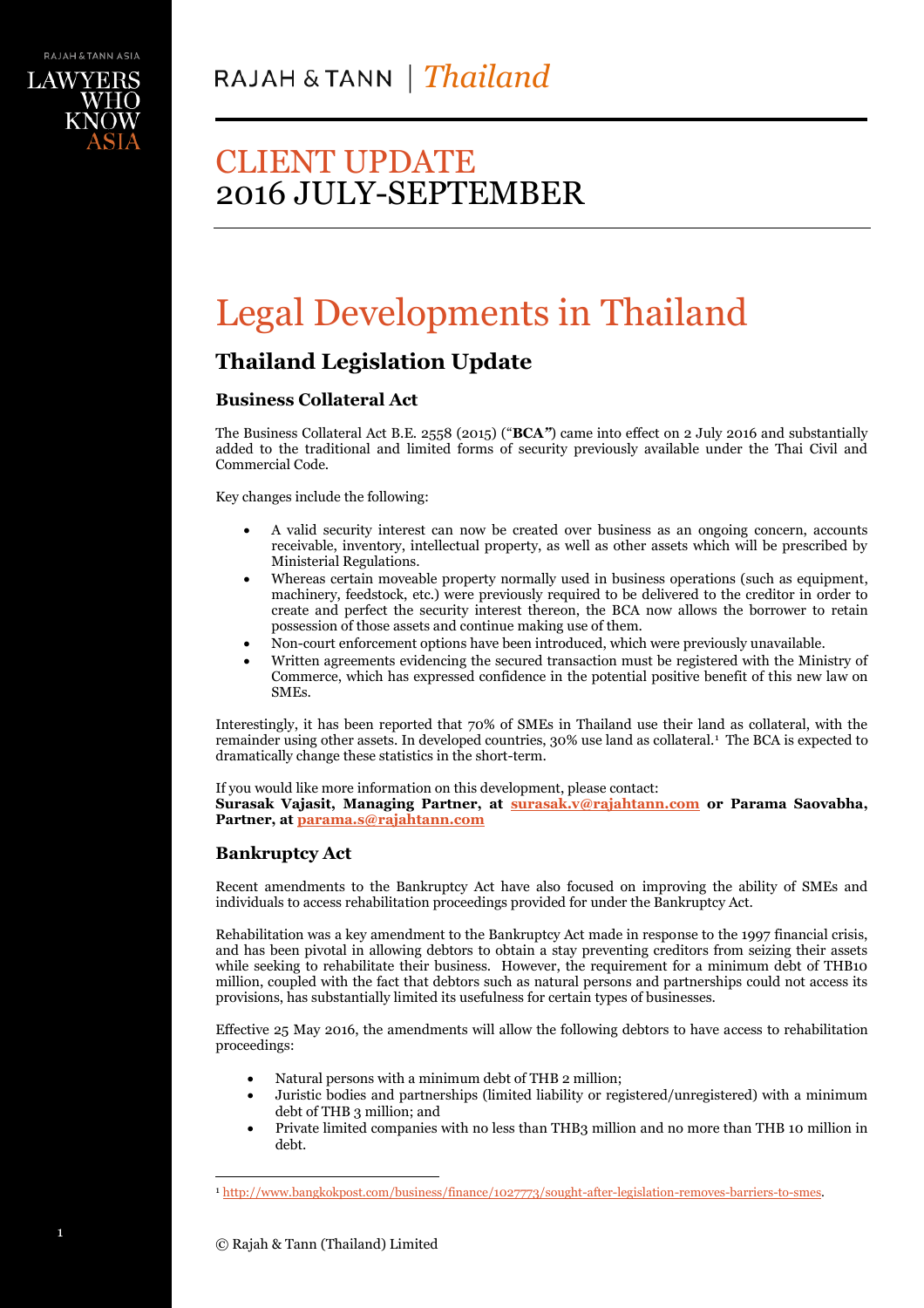LAWYER

# CLIENT UPDATE 2016 JULY-SEPTEMBER

The debtor who is entitled to access rehabilitation proceedings must be a small or medium sized enterprise under the law governing small and medium enterprises promotion, and be duly registered with the Office of Small and Medium Enterprises Promotion or other agencies.

The amendments do not only rely on the concept of "insolvency test" but, rather, the circumstances of "the inability of the debtor to pay debt" as further described in the Act.

The rehabilitation process for these debtors will be different from the original rehabilitation process. For example, it requires that the rehabilitation plan must be prepared in advance of the rehabilitation application and an affirmative vote of two-thirds of the creditors must be obtained at the time of filing the rehabilitation application.

If you would like more information on this development, please contact:

**Surasak Vajasit, Managing Partner, at [surasak.v@rajahtann.com,](mailto:surasak.v@rajahtann.com) Pakpoom Suntornvipat, Partner, at [pakpoom.s@rajahtann.com,](mailto:pakpoom.s@rajahtann.com) or Krida Phoonwathu, at [krida.phoonwathu@rajahtann.com.](mailto:krida.phoonwathu@rajahtann.com)**

### **Customs Act**

On May 24, 2016, the Customs Department announced Customs Notification No. 67/2559 re: Rules on appeal against duty assessment, request for a stay of duty payment and detention of goods under customs custody.

The right to request for a stay of duty payment pending appeal consideration is generally provided under Section 112 of the Customs Act B.E. 2469 (1926) ("**Customs Act**"); however, the process to request such a stay is unclear. This recently issued Notification sets out the process required to be followed in order to request for a stay of duty payment during appeal consideration by the Customs Department's Board of Appeal ("**BOA***"*) or the Court.

In brief, the stay request (in the required form) must be submitted to the authority which issued the notice of assessment within 30 days from the date of submission of the appeal or further appeal to the Court. A stay request must be accompanied by collateral equivalent to the duty amount, as well as surcharges payable. Collateral can be in the form of cash, bank guarantee, government bond or a bank book with a consent letter and a letter freezing the account, or other assets as deemed appropriate by the Director General of the Customs Department.

The stay request must be considered by the Customs Department within 30 days from the receipt of a complete set of documents, or within an extended period of 30 days in case of necessity. Where the stay is approved, the result, together with a stay period, would be notified to the applicant within 30 days from the date of approval. Where the stay is not approved, the result, together with the reason, would be notified to the applicant within 30 days from the date of determination, in which case, the applicant would be required to pay the duty and surcharge within 30 days from the date of receipt of such result. Failure to make payment would result in the Customs Department having the right to detain the goods of the applicant.

If you would like more information on this development, please contact: **Melisa Uremovic, Partner, at [melisa.u@rajahtann.com](mailto:melisa.u@rajahtann.com) or Supawat Srirunruang, Partner, at [supawat.s@rajahtann.com](mailto:supawat.s@rajahtann.com)**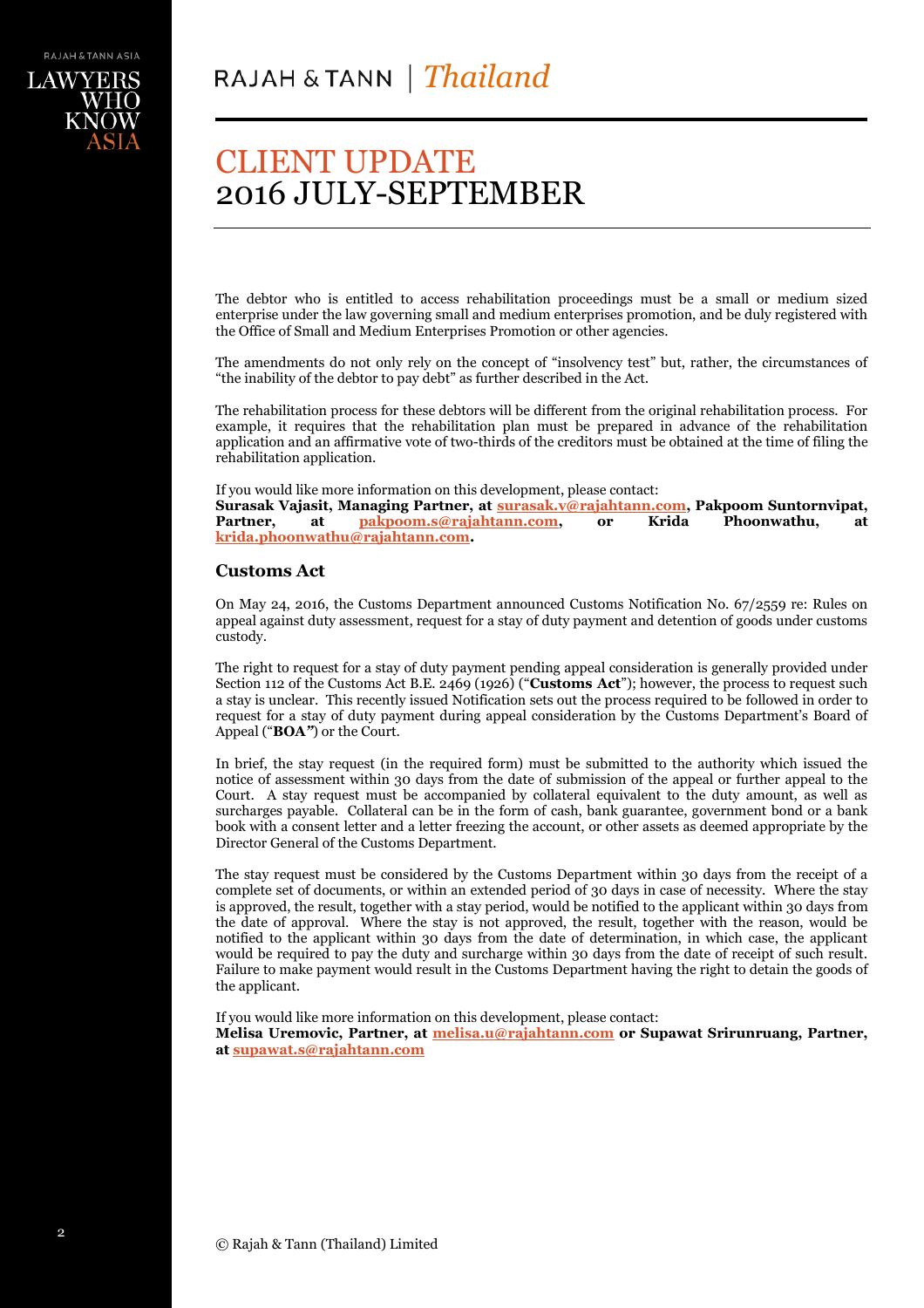

## CLIENT UPDATE 2016 JULY-SEPTEMBER

### **Enforcement Trends**

### **Establishment of a Corruption Court**

On 16 August 2016, the Act to establish a Criminal Court for Corruption and Misconduct Cases was published in the Royal Gazette and became effective the following day.

The Criminal Court for Corruption and Misconduct Cases will be a Court of First Instance and is intended to hear "Corruption and Misconduct Cases" against State Officials, as well as against other persons, whether as a principal, instigator, supporter or accomplice. In brief:

- A "State Official" means State Officials, Foreign State Officials, and International Organization Officials under the Organic Act on Counter Corruption, the law on administrative measures for the prevention and suppression of corruption, and includes the Official under the Penal Code.
- "Corruption" means corruption under the Organic Act on Counter Corruption, the law on administrative measures for prevention and suppression of corruption, or other Organic Acts or other laws.
- "Misconduct" means an act that is not Corruption, but the performance or omission of a particular act on account of such person committing the offence having the position or duty, which violates the laws, rules, regulations, orders, or Cabinet Resolutions aiming to control the acceptance, keeping, or expenditure of money or property of the State.

The Corruption Court is expected to commence operation on 1 October.

We expect that the establishment of a Corruption Court will facilitate the trend towards greater enforcement of anti-corruption investigations and cases against officials and private parties who act as principals, instigators, supporters or accomplices.

### **Proposed Amendments to the Trade Competition Act**

A draft amendment to the Trade Competition Act B.E. 2542 (1999) ("**TCA**") will soon be presented to the Cabinet for consideration. The amendment would introduce broad changes to the TCA and is likely to trigger greater enforcement, a trend which we have seen developing over the past 18 months.

In addition to providing additional power and authority to the Office of Thai Trade Competition Commission, significant changes include extending the scope of the TCA to cover certain state enterprises and affiliated companies of business operators, specifying the criteria for triggering the application of the merger control provisions and amending the penalties for violating the substantive prohibitions in the TCA.

Importantly, the proposed amendments also provide for the establishment of a leniency programme in cartel cases, in line with international trends.

If you would like more information on either the new Corruption Court or the proposed amendments to the TCA, please contact:

**Melisa Uremovic, Partner, at [melisa.u@rajahtann.com](mailto:melisa.u@rajahtann.com) or Supawat Srirunruang, Partner, at supawat.s@rajahtann.com**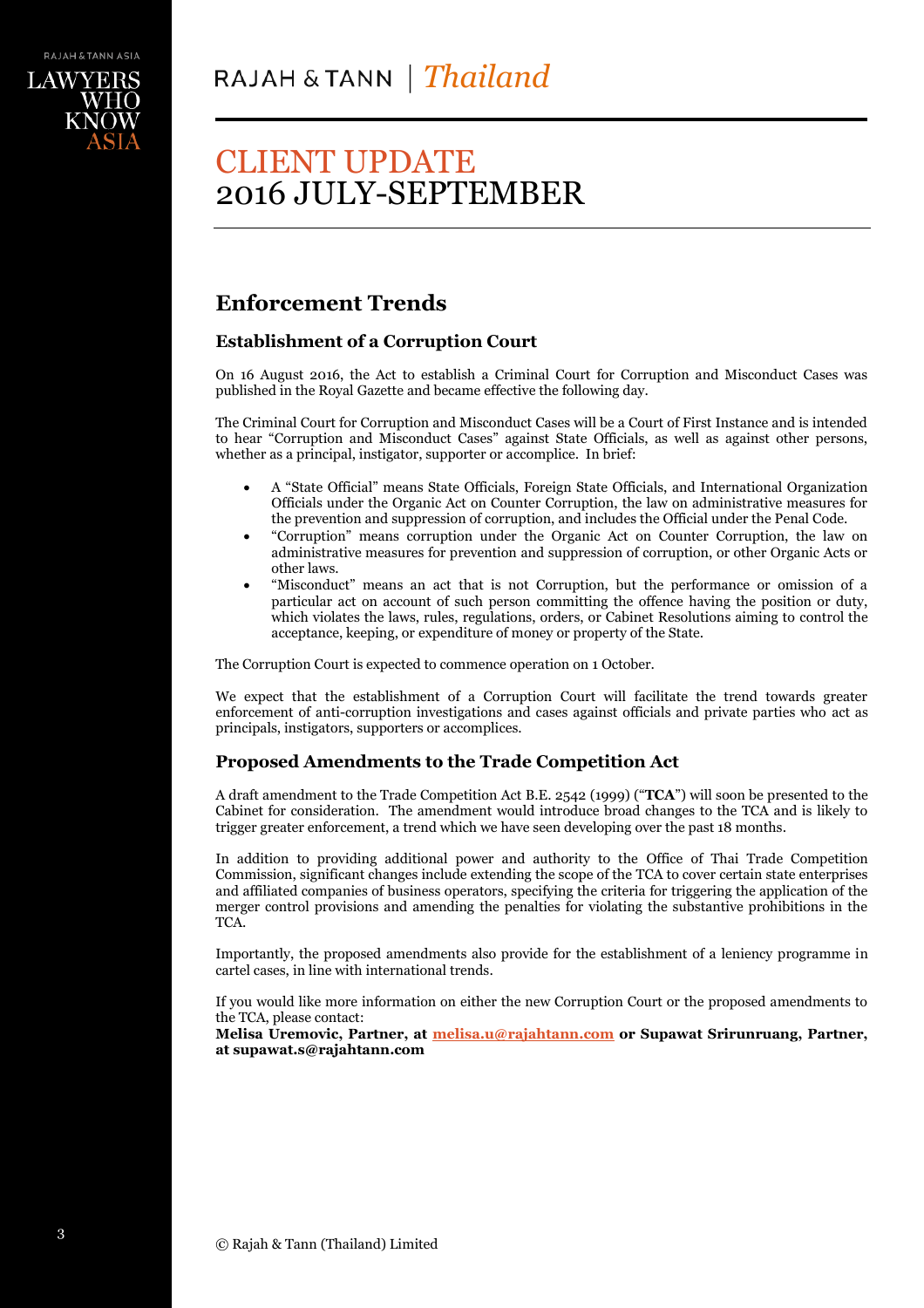

## CLIENT UPDATE 2016 JULY-SEPTEMBER

### **Announcement**

### **New Banking & Finance Partner in Thailand: Piroon Saengpakdee**

We would like to welcome our new Banking & Finance partner, Piroon Saengpakdee, who joins the firm after more than twenty-five years in international law firms in Thailand.

Piroon has represented both major Thai banks and foreign lenders in transactions involving a wide range of industries in Thailand, Lao PDR and Myanmar: energy and resources, infrastructure, manufacturing, as well as telecommunications and technology companies. Piroon has substantial expertise in debt restructuring and insolvency proceedings, having advised creditors and debtors in restructurings involving companies in industries sectors such as telecommunications, infrastructure and real estate. Prior to commencing his private law firm legal career, Piroon spent time with the Council of the State and the Department of Labour Protection.

Piroon can be contacted at **[piroon.s@rajahtrann.com](mailto:piroon.s@rajahtrann.com)**

## **Other Useful Thailand Resources**

### **Practical Law Employment and Employee Benefits in Thailand: Overview**

Authors: Rajah & Tann Partners [Sui Lin Teoh,](http://uk.practicallaw.com/8-617-6522#a145321) [Supawat Srirungruang,](http://uk.practicallaw.com/8-617-6522#a329494) and [Saroj Jongsaritwang,](http://uk.practicallaw.com/8-617-6522#a737975) and Senior Associate [Yingrak Treesaranuwattana,](http://uk.practicallaw.com/8-617-6522#a742020) have drafted the Thailand chapter, which forms part of the Practical Law global guide to employment and employee benefits law. From Practical Law:

*"The Q&A gives a high level overview of the key practical issues including: employment status; background checks; permissions to work; contractual and implied terms of employment; minimum wages; restrictions on working time; illness and injury; rights of parents and carers; data protection; discrimination and harassment; dismissals; redundancies; taxation; employer and parent company liability; employee representation and consultation; consequence of business transfers; intellectual property; restraint of trade agreements and proposals for reform.* "

The Q&A can be downloaded in PDF format at: http://uk.practicallaw.com/8-617-6522?q=thailand

### **Practical Law International Trade and Commercial Transactions in Thailand: Overview**

Authors: Rajah & Tann Partners [Surasak Vajasit,](http://uk.practicallaw.com/5-617-8810#a290988) [Melisa Uremovic,](http://uk.practicallaw.com/5-617-8810#a893187) [Pakpoom Suntornvipat](http://uk.practicallaw.com/5-617-8810#a640880) and [Supawat](http://uk.practicallaw.com/5-617-8810#a166857)  [Srirungruang,](http://uk.practicallaw.com/5-617-8810#a166857) with the assistance of Senior Associate Suwapak Jaru-ampornpan, have drafted the Thailand chapter, which forms part of the Practical Law International Trade and Commercial Transactions Global Guide. From Practical Law:

*"The Q&A covers key matters relating to sale of goods contracts, including rules on formation, price and payment, delivery, passing of title and risk, variation and assignment, enforcement and remedies, exclusion of liability, choice of law and jurisdiction, and arbitration. It also provides an overview of the rules governing storage of goods, imports, trade remedies, exports and international trade restrictions."*

The Q&A can be downloaded in PDF format at<http://uk.practicallaw.com/5-617-8810>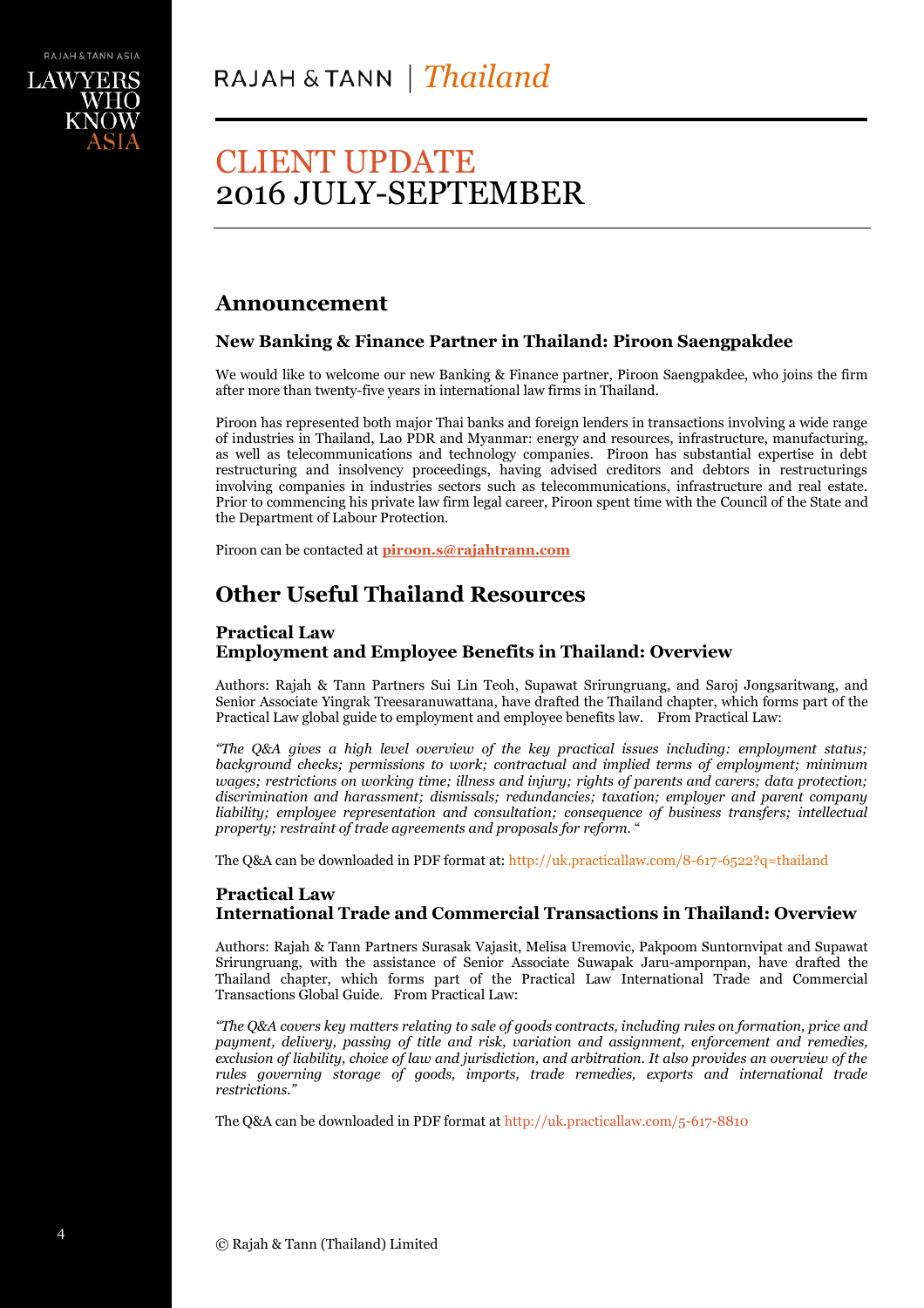

## CLIENT UPDATE 2016 JULY-SEPTEMBER

# Key Contacts



**Surasak Vajasit**  Managing Partner (Thailand)

D (66) 2656 1991 F (66) 2656 0833 [surasak.v@rajahtann.com](mailto:surasak.v@rajahtann.com)



**Melisa Uremovic** Partner

D (66) 2656 1991 F (66) 2656 0833 [melisa.u@rajahtann.com](mailto:melisa.u@rajahtann.com)



**Pakpoom Suntornvipat** Partner

D (66) 2656 1991 F (66) 2656 0833 [pakpoom.s@rajahtann.com](mailto:pakpoom.s@rajahtann.com)



**Sui Lin Teoh** Partner

D (66) 2656 1991  $F(66)$  2656 0833 [sui.lin.teoh@rajahtann.com](mailto:sui.lin.teoh@rajahtann.com)



**Supawat Srirungruang** Partner

D (66) 2656 1991  $F(66)$  2656 0833 [supawat.s@rajahtann.com](mailto:supawat.s@rajahtann.com)



**Saroj Jongsaritwang** Partner

D (66) 2656 1991  $F(66)$  2656 0833 [saroj.jongsariwang@rajahtann.com](mailto:saroj.jongsariwang@rajahtann.com)



**Krida Phoonwathu** Partner

D (66) 2656 1991 F (66) 2656 0833 [krida.phoonwathu@rajahtann.com](mailto:krida.phoonwathu@rajahtann.com)



**Parama Saovabha** Partner

D (66) 2656 1991 F (66) 2656 0833 [parama.s@rajahtann.com](mailto:parama.s@rajahtann.com)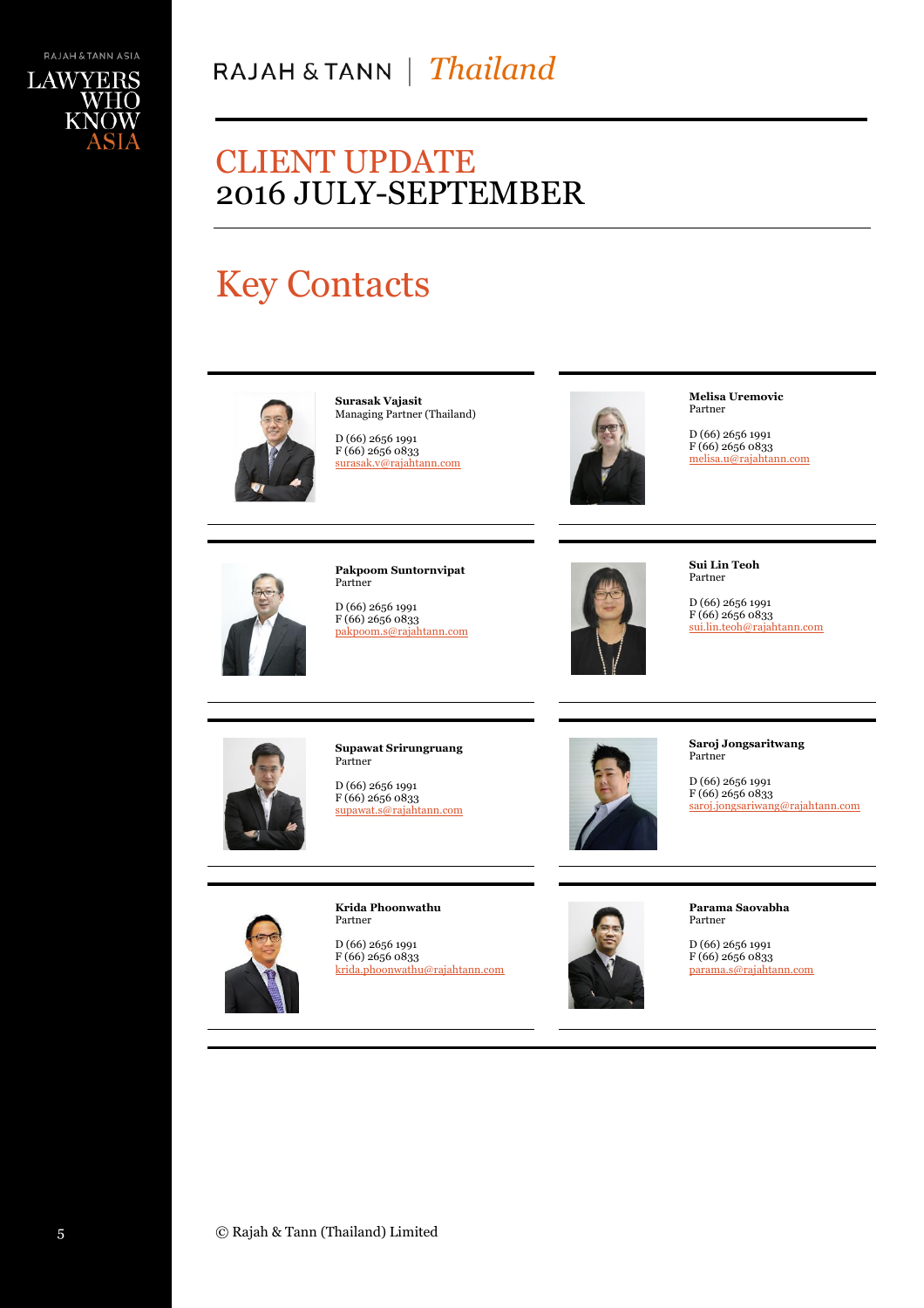**LAWYER** 

## CLIENT UPDATE 2016 JULY-SEPTEMBER

### *ASEAN Economic Community Portal*

With the launch of the ASEAN Economic Community ("**AEC**") in December 2015, businesses looking to tap the opportunities presented by the integrated markets of the AEC can now get help a click away. Rajah & Tann Asia, United Overseas Bank and RSM Chio Lim Stone Forest, have teamed up to launch "Business in ASEAN", a portal that provides companies with a single platform that helps businesses navigate the complexities of setting up operations in ASEAN.

By tapping into the professional knowledge and resources of the three organisations through this portal, small- and medium-sized enterprises across the 10-member economic grouping can equip themselves with the tools and knowhow to navigate ASEAN's business landscape. Of particular interest to businesses is the "Ask a Question" feature of the portal which enables companies to pose questions to the three organisations which have an extensive network in the region. The portal can be accessed at http://www.businessinasean.com/.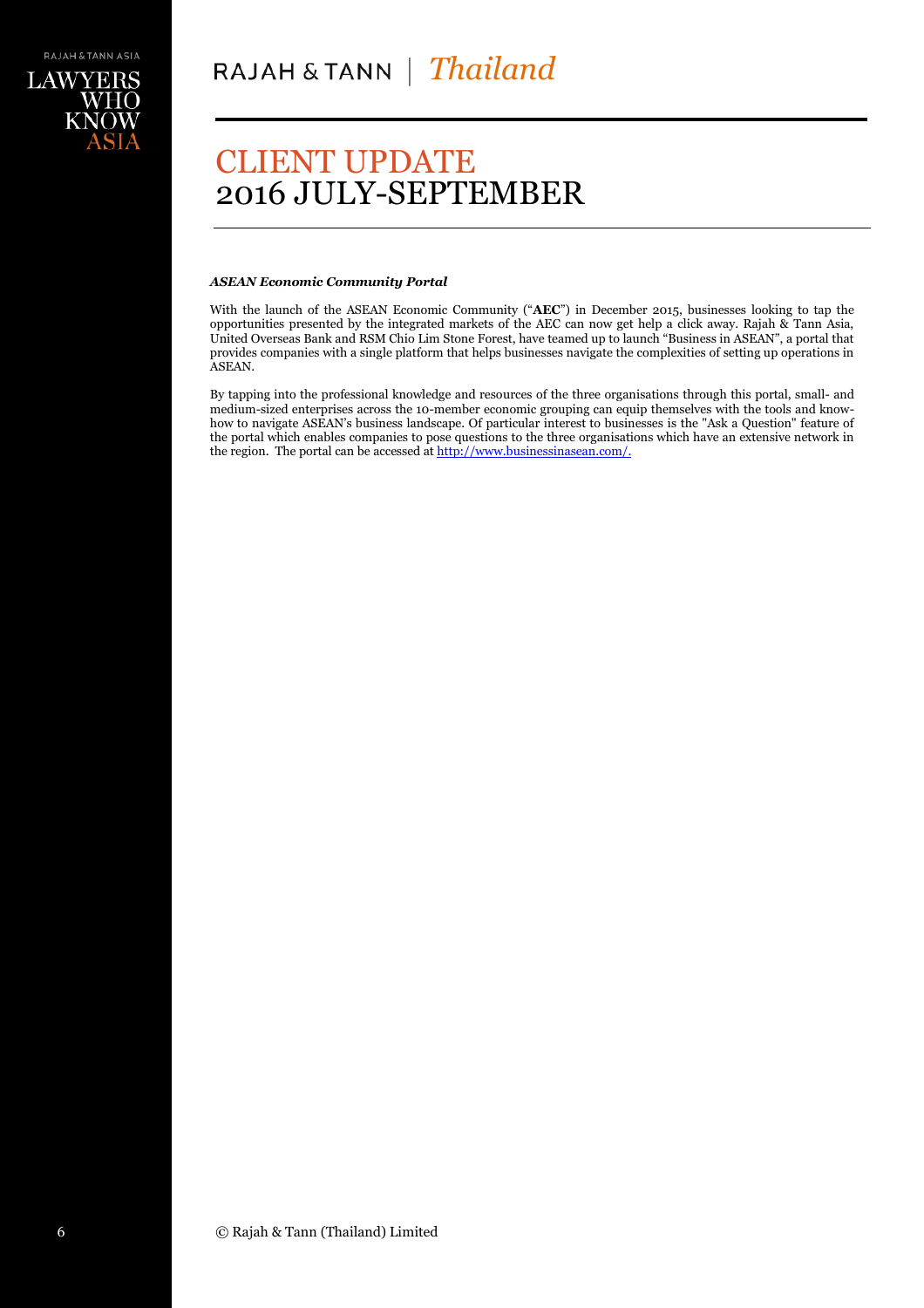

## CLIENT UPDATE 2016 JULY-SEPTEMBER

# Our regional presence



# Our regional contacts

### **Rajah & Tann Singapore LLP** 9 Battery Road #25-01 Straits Trading Building

Singapore 049910 T +65 6535 3600 F +65 6225 9630 sg.rajahtannasia.com

### **R&T Sok & Heng Law Office**

Vattanac Capital Office Tower, Level 17, No. 66 Preah Monivong Boulevard, Sangkat Wat Phnom Khan Daun Penh, 12202 Phnom Penh, Cambodia T +855 23 963 112 / 113 F +855 963 116 kh.rajahtannasia.com *\*in association with Rajah & Tann Singapore LLP*

### **RAJAH & TANN** *Singapore* **RAJAH & TANN REPRESENTATIVE OFFICE** *China*

### **Rajah & Tann Singapore LLP**

**Shanghai Representative Office** Unit 1905-1906, Shui On Plaza, 333 Huai Hai Middle Road Shanghai 200021, People's Republic of China T +86 21 6120 8818 F +86 21 6120 8820 cn.rajahtannasia.com

### **R&T SOK & HENG** *Cambodia* **RAJAH & TANN NK LEGAL** *Myanmar*

### **Rajah & Tann NK Legal Myanmar Company Limited** Office Suite 007, Inya Lake Hotel No. 37, Kaba Aye

Pagoda Road, Mayangone Township, Yangon, Myanmar T +95 9 73040763 / +95 1 657902 / +95 1 657903 F +95 1 9665537 mm.rajahtannasia.com